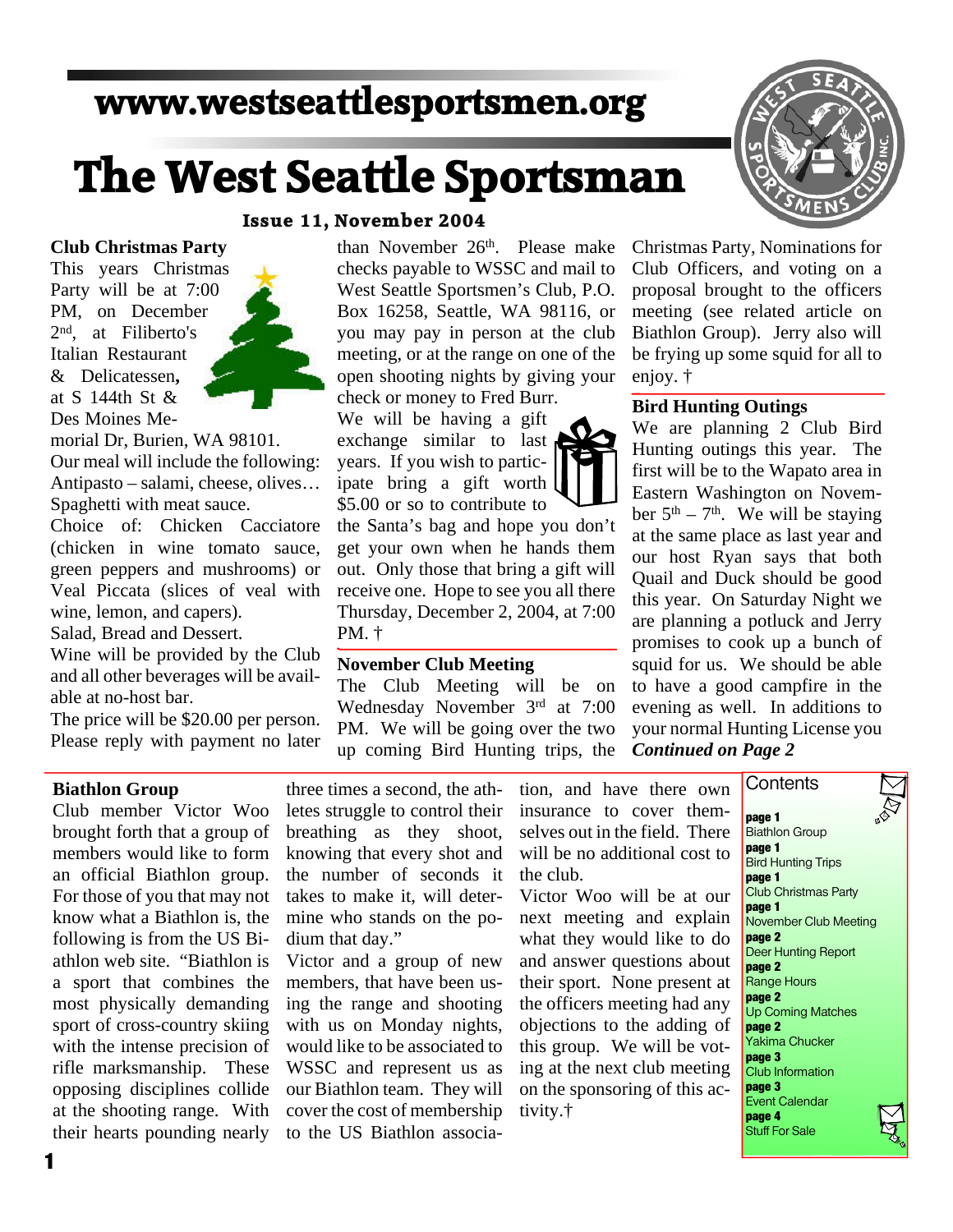#### **Deer Hunting Report**

The Deer hunting trip to North port turned out to be a very wet, windy and cold weekend. With some members getting stuck in the mud over night, others giving up and going home early, and

some just not going at all. But a few die-hard hunters stuck in there and did what a lot could not. Rosie Patnode bagged this 4 pointer North of Collville on Tuesday. Way to Go Rosie!



**Rosie Patnode's 4 point Deer taken from North of Collville**

# **Yakima Chuker**

*Taken from an article in Fishing and Hunt ing News written by Jim Pearson.*

Chukar Hunting in the Yakima area abounds if you just know where to go. North of Yakima drive in the main gate of the L.T. Murray Wild life Area on Sheep Company Road, just off North Wenas Road, 12 miles or so North of Selah. Inside the gate a mile or so, you'll see the sign to the rifle range. Drive in there, look downrange, turn 90 degrees right and you're looking at the spot across the canyon where the writer saw lots of birds last year. Walk from there to the Yakima River and your in bird country all the time. Resist the temp tation to drive the road under the power line. It' closed off to vehicle traffic, and ignoring that closure will get you a hefty fine if you're caught. Walking from the rifle range, you're looking across the river into the Ya kima Training Center, where there are lots of birds. Take your hunting

#### *Bird Hunting Outings from page 1*

will need to get a special license from the Yakima Indian Reservation. The cost is is \$16.00 for a 3-day license and available nearby were we will be staying. For more information on this trip and directions con tact Jerry Mascio at 206-937-3614.

The Next trip will be to the Brewster area Northeast of Wenatchee No vember  $26<sup>th</sup> - 28<sup>th</sup>$ (right after Thanks giving). We will be



staying near Indian Dam (No Hookups) or there are hotels in the area. The hunting here will be on public land with chances for Quail, some Pheasant and an occasional Hun. This outing is in the early stages of planning and if you are interested in going please call Fred Burr at 206-935-4883 for more information, or better yet come to the club meeting and talk to us in person.

For more information on either of these trips you may also email us at info@westseattlesportsmen.org. †

> license, vehicle registration number and license number in to the MP station and get a permit. Where you'll hunt depends on which areas are open that day, but there are birds in all of them. Look for rocky ridges and you should be in business.

> Looking through Union Gap into the Yakima Indian reservation is the ridge forming the gap called *Continued on page 4*

# **Up coming Small bore & Air Matches**

| Nov 6-7 | Olympia      | State Indoor Int'l 3-P Championship (West) |
|---------|--------------|--------------------------------------------|
| Nov 13  | West Seattle | Open Air Pistol                            |
| Dec 11  | West Seattle | Open Air Pistol                            |

## **Range Hours and Activity**

Monday - Small Bore - 6 PM Tuesday - Air Rifle/Pistol - 6:30 PM Wednesday - Juniors - Call Fred Burr at 206-935-4883 for information. Cost: Adult members \$2.00, non members \$4.00, Juniors \$1.00.

# **2 www.westseattlesportsmen.org The West Seattle Sportsman**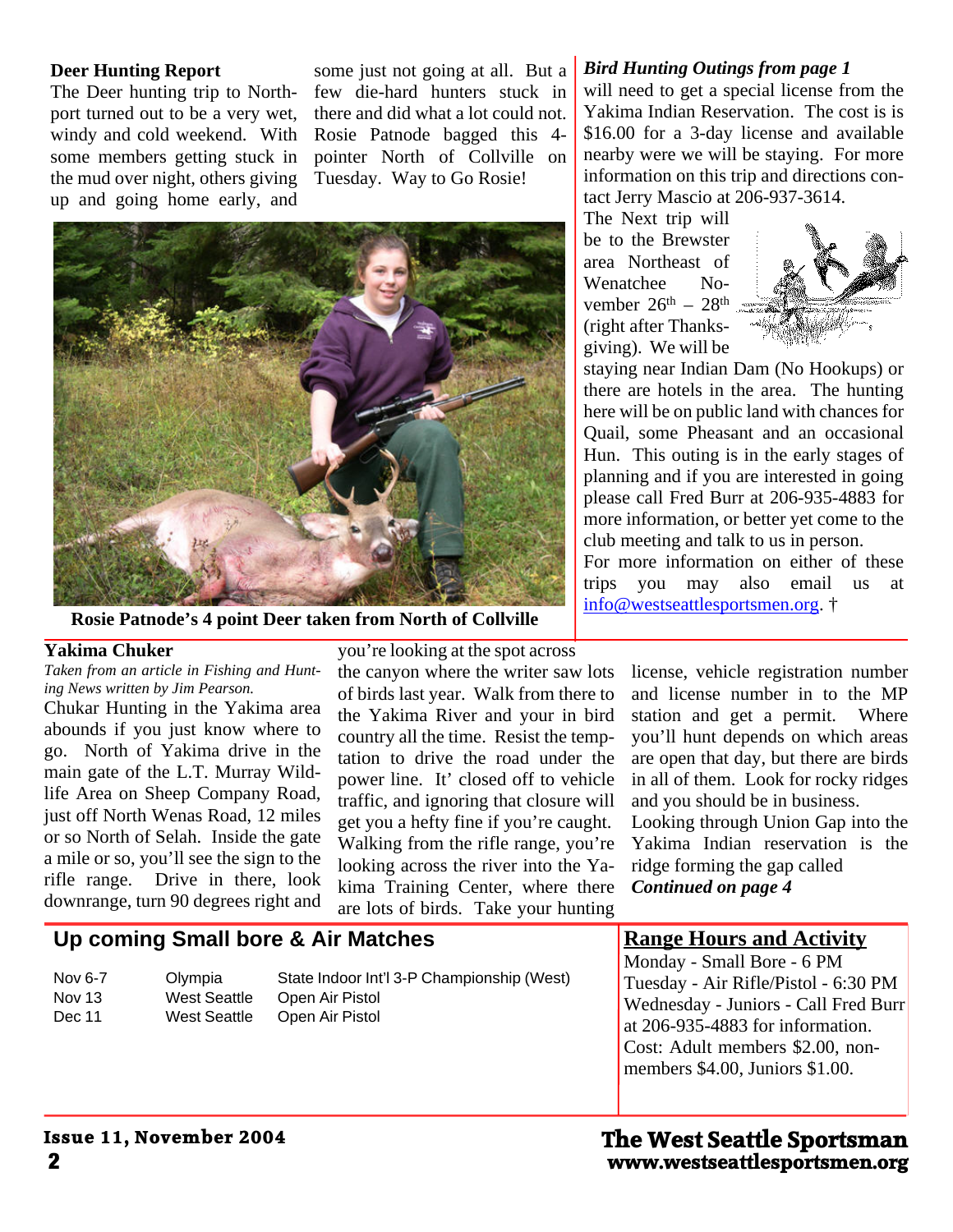# **THE WEST SEATTLE SPORTSMEN'S CLUB Sponsors of the Roger Dahl Rifle Training Range**

| <b>OFFICERS</b>                            | <b>TRUSTEES</b>                             |  |  |
|--------------------------------------------|---------------------------------------------|--|--|
| President – Steve Patnode<br>206-937-5233  | Jerry Mascio 206-937-3614                   |  |  |
| Vice Pres. – Cam Robison<br>206-431-8337   | <b>Frank Novito</b>                         |  |  |
| Secretary – Tony Olszewski<br>425-226-5643 | Rolf Erickson                               |  |  |
| Treasurer – Fred Burr<br>206-935-4883      |                                             |  |  |
| Rec. Sec. – Richard George                 | Contact us at info@westseattlesportsmen.org |  |  |

The West Seattle Sportsmen's Club was founded in 1934 by a group of fourteen men who had the foresight to see that sportsmen, in a united group, would present views, be better heard and achieve goals that were not possi ble when actioned as unorganized indi viduals. The ambitions of these charter members, who strove for the propaga tion of wildlife and habitat as well as the conservation of all our natural resourc es, has proven prophetic, for today mul titudes of individuals and sporting groups are carrying on the job of con serving the remaining outdoor assets of natural America. The West Seattle Sportsmen's Club helps lead in this fight in the state of Washington. A member has the opportunity to join oth ers in formulating club action in achiev ing and maintaining these goals.

However, "all work and no play" is not the format of the club. Many events are spaced throughout the year to insure a member many chances to participate in sportsmen's activities. For \$25, what more could a person ask than the opportunity to go salmon fishing with a group of his friends on a charter boat, fresh water fishing with other members and their families, have a salmon bake, a clam feed, or attend a banquet especially for the ladies. But there's more - he can shoot on the club range, go rabbit hunting, and if nothing else, should get \$25 worth just by watching the kids of the community have a real ball at the Kid's Fishing Derby. To sum it all up, a guy gets at least a hundred dollars worth of fun out of a year's membership.

# **Events Calendar**

Nov 3rd - Club Meeting / Nominations for club Officer positions. Nov  $5<sup>th</sup>$  -  $7<sup>th</sup>$  - Bird Hunting Trip to Wapato Nov 26<sup>th</sup> - 28<sup>th</sup> - Bird Hunting Trip to Brewster Dec 2<sup>nd</sup> - Christmas Party

If you have any ideas for programs to have at the club meeting or any good outing ideas let one of the Offi cers or Trustees know. You may contact us at:

| info@westseattlesportsmen.org |  |  |
|-------------------------------|--|--|
|-------------------------------|--|--|

| <b>New</b>                                                                                                                                                                                                                                                                                                       | <b>MEMBERSHIP APPLICATION</b><br><b>WEST SEATTLE SPORTSMEN'S CLUB</b> |                                         | <b>Renewal</b>                 |  |  |  |
|------------------------------------------------------------------------------------------------------------------------------------------------------------------------------------------------------------------------------------------------------------------------------------------------------------------|-----------------------------------------------------------------------|-----------------------------------------|--------------------------------|--|--|--|
|                                                                                                                                                                                                                                                                                                                  |                                                                       |                                         | Date                           |  |  |  |
| propagation and conservation of game birds, game animals, and fish in the State of Washington, do hereby apply<br>for membership in the WEST SEATTLE SPORTSMEN'S CLUB and tender herewith the sum of \$<br>payment of one year's dues.                                                                           |                                                                       |                                         |                                |  |  |  |
| . If solemnly swear that I will abide by the Constitution and By-Laws of the West Seattle Sportsmen's Club and<br>help in its up-building and I will not willfully disobey the Game Laws wherever I fish or hunt. I will always be<br>a true sportsman both in the field and to my brother members at all times. |                                                                       |                                         |                                |  |  |  |
| Signed                                                                                                                                                                                                                                                                                                           |                                                                       | If you would like to                    |                                |  |  |  |
|                                                                                                                                                                                                                                                                                                                  |                                                                       | receive the Club<br>newsletter by email |                                |  |  |  |
|                                                                                                                                                                                                                                                                                                                  |                                                                       | check here.                             |                                |  |  |  |
| Phone Reserves and Phone Reserves and Phone Reserves and Phone Reserves and Phone Reserves and Phone Reserves and Phone Reserves and Phone Reserves and Phone Reserves and Phone Reserves and Phone Reserves and Phone Reserve                                                                                   |                                                                       |                                         |                                |  |  |  |
| (New Only)                                                                                                                                                                                                                                                                                                       |                                                                       |                                         |                                |  |  |  |
| The West Seattle Snortsman                                                                                                                                                                                                                                                                                       |                                                                       |                                         | <b>Issue 11, November 2004</b> |  |  |  |

**www.seattlesportsmen.org 3 The West Seattle Sportsman**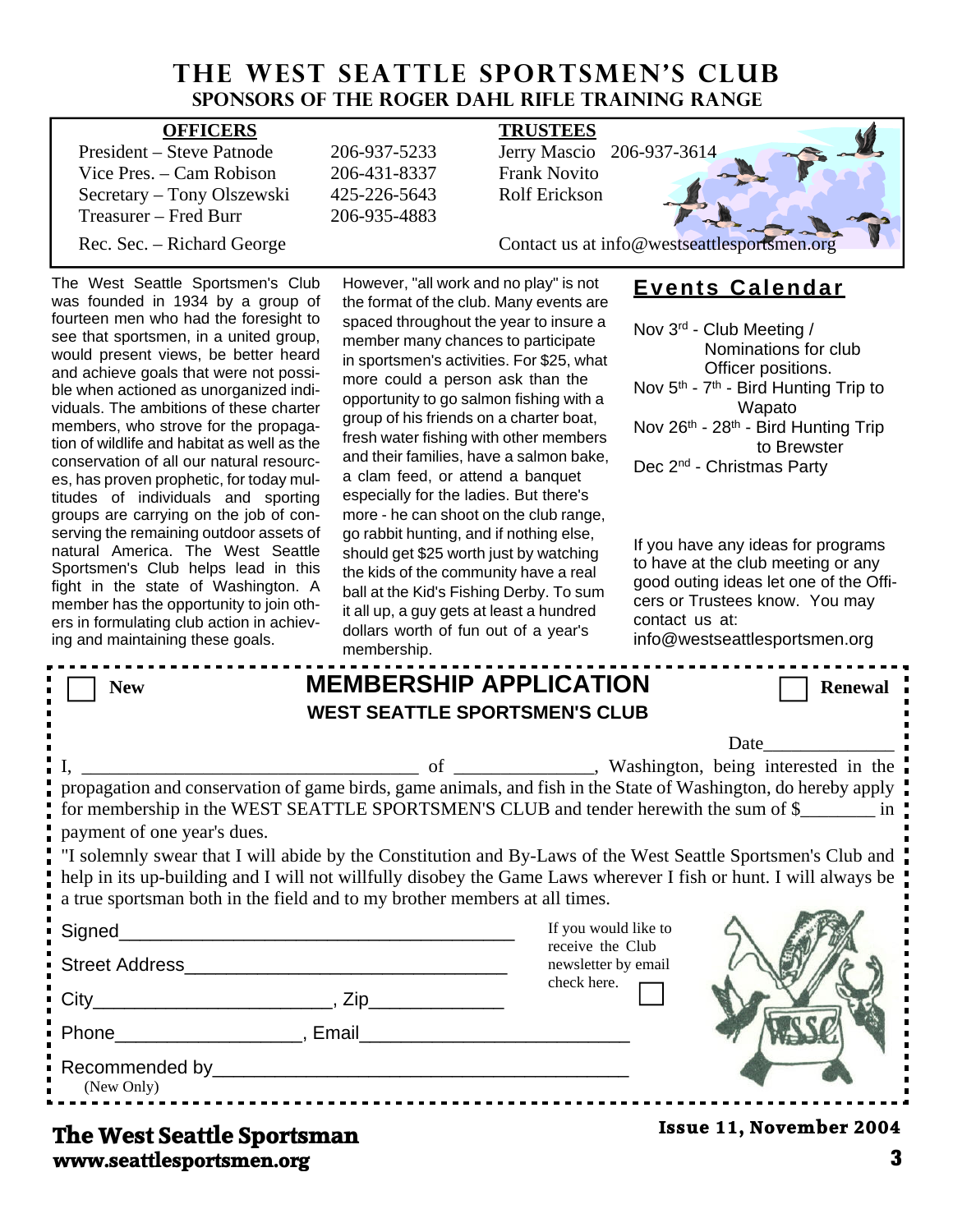#### *Yakima Chucker from page 2*

Ahtanum, where the writer is said to bad, but climbing that ridge isn't have taken numerous Chukars. The easy. Stop and hunt it around the west side of the Yakima River is In- peaks, but be sure to carefully mark dian Land and requires a reservation the spots where you find birds. permits (www.ynwildlife.org), which Some places they like and some are sold at sporting goods stories in they don't even though the places Yakima. If you look to the top of the look alike. Remembering the spots ridge, you see some TV towers. Birds you find birds can save you lots of have been taken near the towers and to useless walking next time you go. the west of there also. One of the Although roads rub down the ridge spots is so filled with lava rock that to the north and intersect Pumpyou may want to put leather boots on house Road, they may not be passyour dog's paws to keep from damag- able. Go there with the idea that ing their pads.

South through the Gap take Highway steps. Plan to take all day to hunt 97 toward Goldendale. The first ridge Toppenish Ridge properly. Take you cross is Toppenish Ridge; lots of plenty of water for both you and Chukars have been taken there in the your dog, along with something to past. Just before topping out on the eat as well. † ridge, you'll see a gravel bunker on your right well off the highway. A road leads in there; don't try it in anything less than a 4x4 with lots of

clearance. Once on top, it's not so you'll probably have to retrace your

# **Stuff For Sale**

**For Sale** - 7' X 13' Dog Kennel, \$100.00 or best offer, Call Tom at 206- 935-1064



**For Sale** - Lowrance LMS350A GPS/ Fishfinder. Transom mount trans ducer and 5 channel external GPS head. \$400.00. Contact Cam Robi son at 206-431-8337.

**For Sale** - Texan, FW, 12 GA., Man ual Reloading Press. The only thing missing are the tops to the powder and shot tubes, otherwise it's in real good shape. Call Tom at 206-935- 1064, Evenings, or just leave a mes sage. Price is \$50.00.

If you have something you would like to list in this section please send an email to

"info@westseattlesportsmen.org" listing the item or items you would like to sell, the price, and your con tact information. Put "Stuff For Sale" in the Subject line of your email. Keep in mind that this comes out only once a month. In order to be listed in the com ing month's newsletter you will need to have your ad emailed to us no later than the 20<sup>th</sup> of the prior month.....



The West Seattle Sportsmen's Club P.O. Box 16258 Seattle, WA 98116



**First Class Mail**